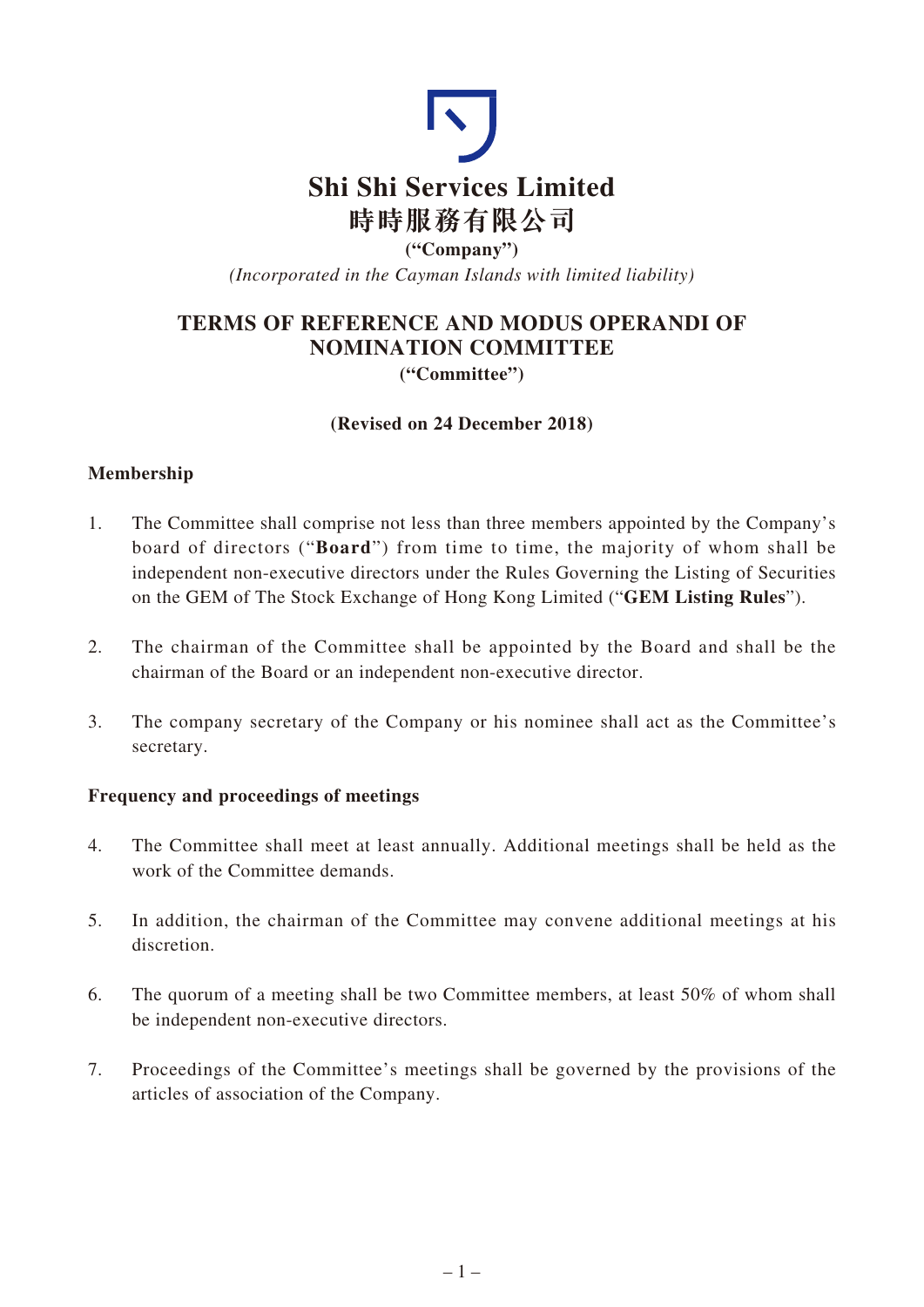#### **Duties, powers and functions**

- 8. The Committee shall:
	- (a) formulate nomination policy for the Board's consideration and implement the Board's approved nomination policy; and
	- (b) without prejudice to the generality of the foregoing:
		- (i) review the structure, size and composition (including without limitation, the skills, knowledge, experience and length of service) of the Board with the Board Diversity Policy and nomination criteria as set out in the Board Nomination Policy at least annually; and make recommendations on any proposed changes to the Board to implement the Company's corporate strategy;
		- (ii) consider the selection criteria of directors and senior management of the Company, and develop procedures for the sourcing and selection of candidates to stand for election by the Company's shareholders ("**Shareholders**");
		- (iii) identify and nominate candidates to the Board and select or make recommendations to the Board for it to recommend to Shareholders for election as directors and senior management of the Company. Sufficient biographical details of nominated candidates shall be provided to the Board and Shareholders to enable them to make an informed decision;
		- (iv) identify and nominate candidates to fill casual vacancies of directors and senior management of the Company for the Board's approval;
		- (v) assess the independence of independent non-executive directors and review the independent non-executive directors' annual confirmations on their independence; and make disclosure of its review results in the corporate governance report;
		- (vi) regularly review the time required from a director to perform his responsibilities;
		- (vii) make recommendations to the Board on relevant matters relating to the appointment or re-appointment of directors and succession planning for directors (in particular the chairman), the chief executive as well as the senior management;
		- (viii) do any such things to enable the Committee to discharge its powers and functions conferred on it by the Board; and